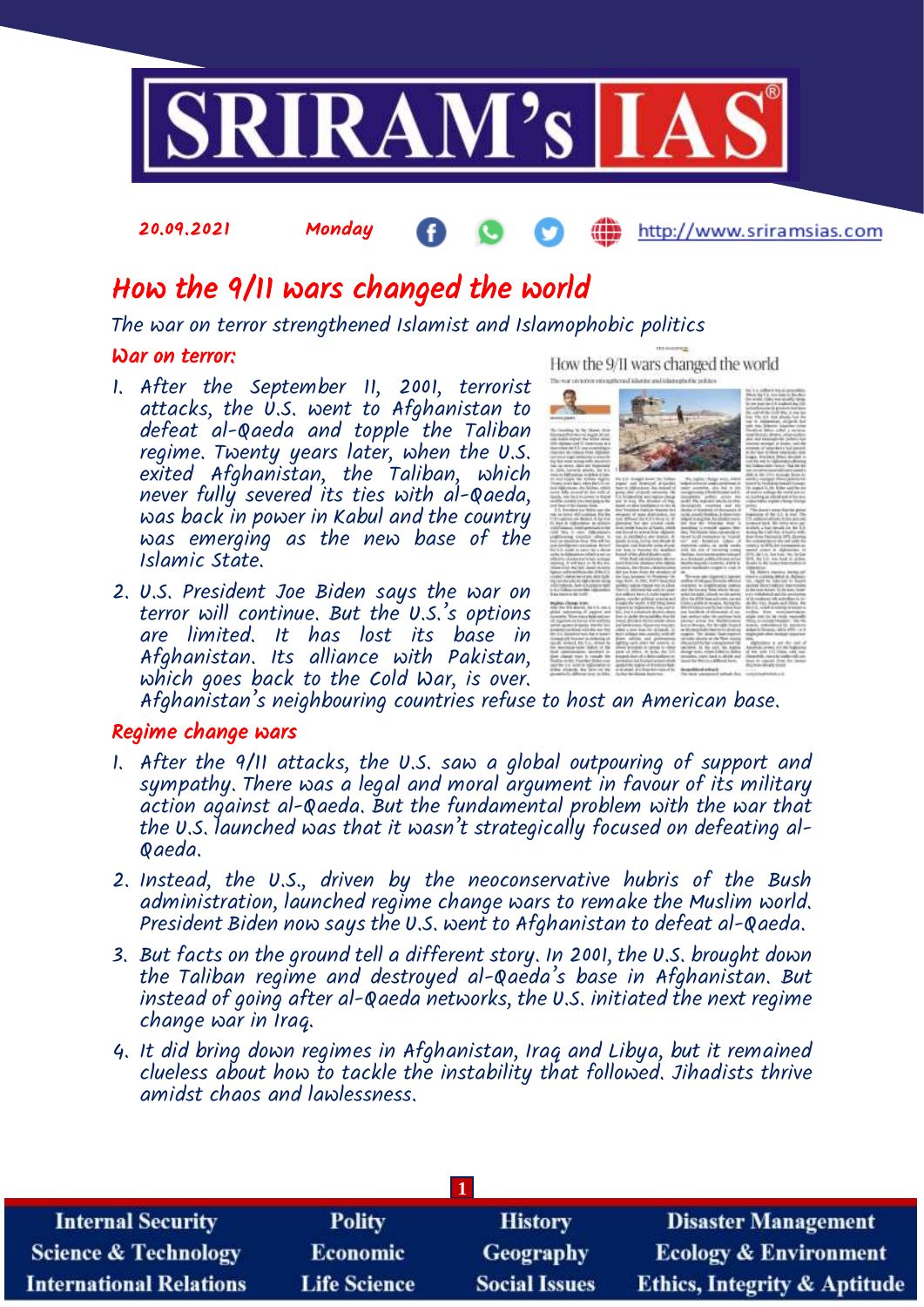

- 5. If post-war Iraq provided a new base for al-Qaeda, Libya's collapse into anarchy, with different militias and governments fighting each other for control, allowed terrorists to spread to other parts of Africa.
- 6. In Syria, the U.S. stopped short of direct military intervention but backed armed rebels against the regime of President Bashar al-Assad. It is from the ruins of Syria that the Islamic State rose.

# War on terror helped terrorists:

- 1. The regime change wars, which helped terrorist outfits proliferate in many countries, also led to the strengthening of both Islamist and Islamophobic politics across the world.
- 2. The repeated attacks on Muslim-majority countries and the deaths of hundreds of thousands of locals, mostly Muslims, in these wars helped strengthen the jihadist narrative that the 'Christian West' is launching 'a a crusade' against Muslims.
- 3. Anti-Americanism emerged as a dominant political theme Muslim-majority<br>which Islamist countries. hardliners sought to cash in on.
- 4. The wars also triggered a massive outflow of refugees from the affected countries to neighbouring nations and the faraway West where the populist far-right, already on the ascent after the 2008 financial crisis, turned it into a political weapon.
- 5. During the 2011-15 Libyan and Syrian crises that saw hundreds of thousands of



asylum seekers take the perilous boat journey across the Mediterranean Sea to Europe, the far-right harped on Islamophobic rhetoric to drum up support.

6. The Islamic State-inspired terrorist attacks in the West during this period further strengthened this narrative. In the end, the regime change wars, which failed to defeat terrorists, came back to divide and haunt the West in a different form.

| <b>Internal Security</b>        | <b>Polity</b>       | <b>History</b>       | <b>Disaster Management</b>              |  |
|---------------------------------|---------------------|----------------------|-----------------------------------------|--|
| <b>Science &amp; Technology</b> | <b>Economic</b>     | Geography            | <b>Ecology &amp; Environment</b>        |  |
| <b>International Relations</b>  | <b>Life Science</b> | <b>Social Issues</b> | <b>Ethics, Integrity &amp; Aptitude</b> |  |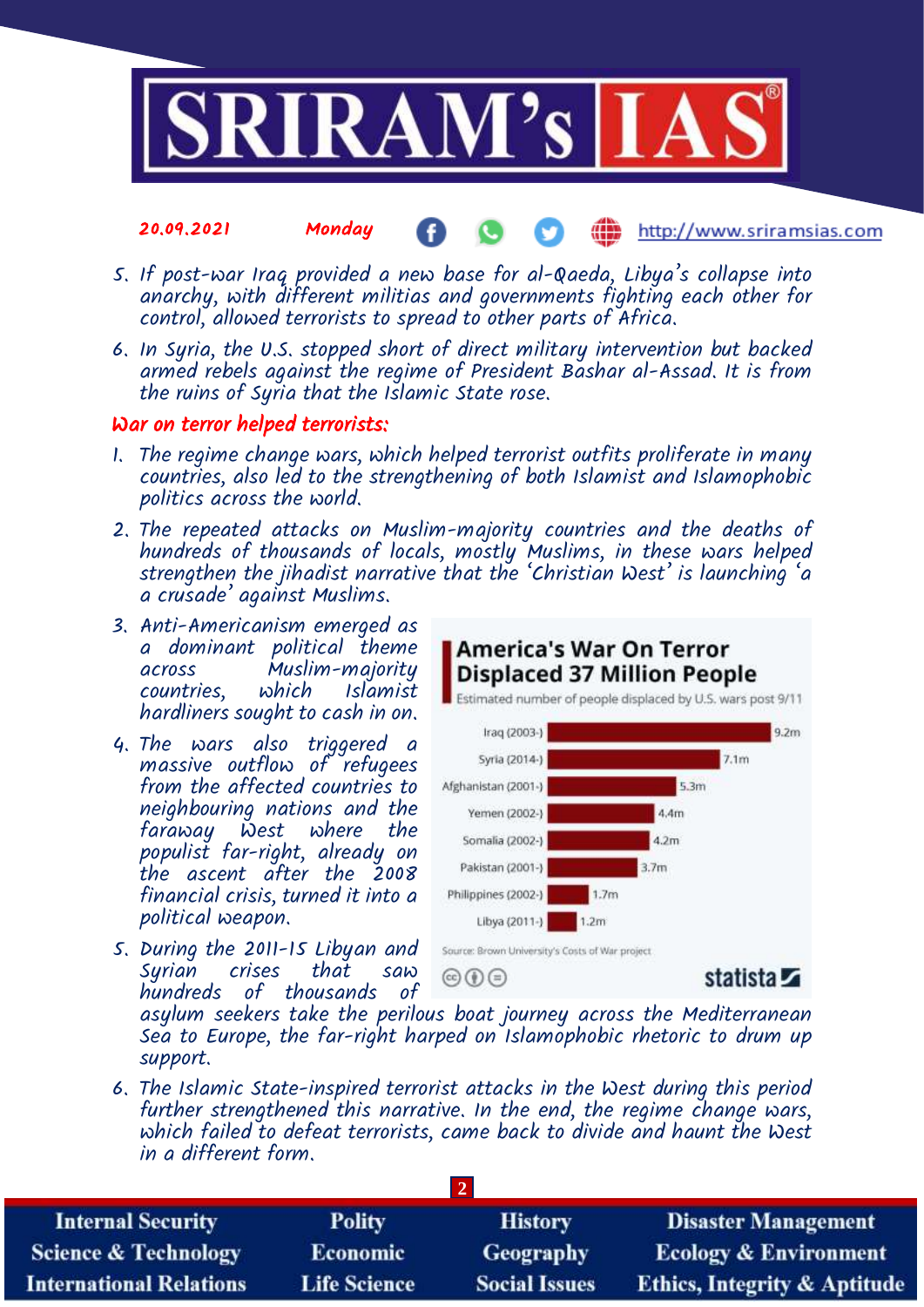

# Geopolitical setback

- 1. The most unexpected setback that the U.S. suffered was in geopolitics. When the U.S. was busy in the Muslim world, China was steadily rising. By the time the U.S. realised that China had become its greatest rival since the end of the Cold War, it was too late.
- 2. The U.S. had already lost the war in Afghanistan; al-Qaeda had split into different branches (what President Biden called a metastasised threat); divisive, ethno-nationalist and Islamophobic politics had become stronger at home; and the moment of unipolarity had passed.
- 3. In the face of these enormous challenges, President Biden decided to end the war in Afghanistan allowing the Taliban their victory. This left the war on terror uncertain and caused a shift in the U.S.'s strategic focus towards a resurgent China (policies followed by President Donald Trump).
- 4. Mr Biden said the era of wars to reshape the world was over, marking an official end of the neoconservative regime-change foreign policy.

Mr Biden's America, having suffered a crushing defeat in Afghanistan, might be reluctant to launch another direct military intervention in the near future. To be sure, America's withdrawal and the perception of its weakness will embolden its rivals like Iran, Russia and China. But the U.S., which is seeking to return to realism from neoconservatism, might wait for its rivals, especially China, to commit blunders  $-$  like the Soviets, emboldened by America's defeat in Vietnam, did in 1979  $-$  or it might grab other strategic opportunities.

Afghanistan is not the end of American power; it's the beginning of the new U.S.-China cold war. Meanwhile, terrorist outfits will continue to operate from the havens they have already found.

# Empathy through education

India's National Education Policy (2020) mentions social and emotional learning (SEL) as an important facet of education. SEL is the process of learning to recognise and manage emotions and navigate social situations effectively. While the policy notes numeracy and literacy as its central aims, SEL should be an equally important goal as it supports skills such as communication, collaboration, critical thinking and creativity.



| <b>Internal Security</b>        | <b>Polity</b>       | <b>History</b>       | <b>Disaster Management</b>              |  |
|---------------------------------|---------------------|----------------------|-----------------------------------------|--|
| <b>Science &amp; Technology</b> | <b>Economic</b>     | Geography            | <b>Ecology &amp; Environment</b>        |  |
| <b>International Relations</b>  | <b>Life Science</b> | <b>Social Issues</b> | <b>Ethics, Integrity &amp; Aptitude</b> |  |

**3**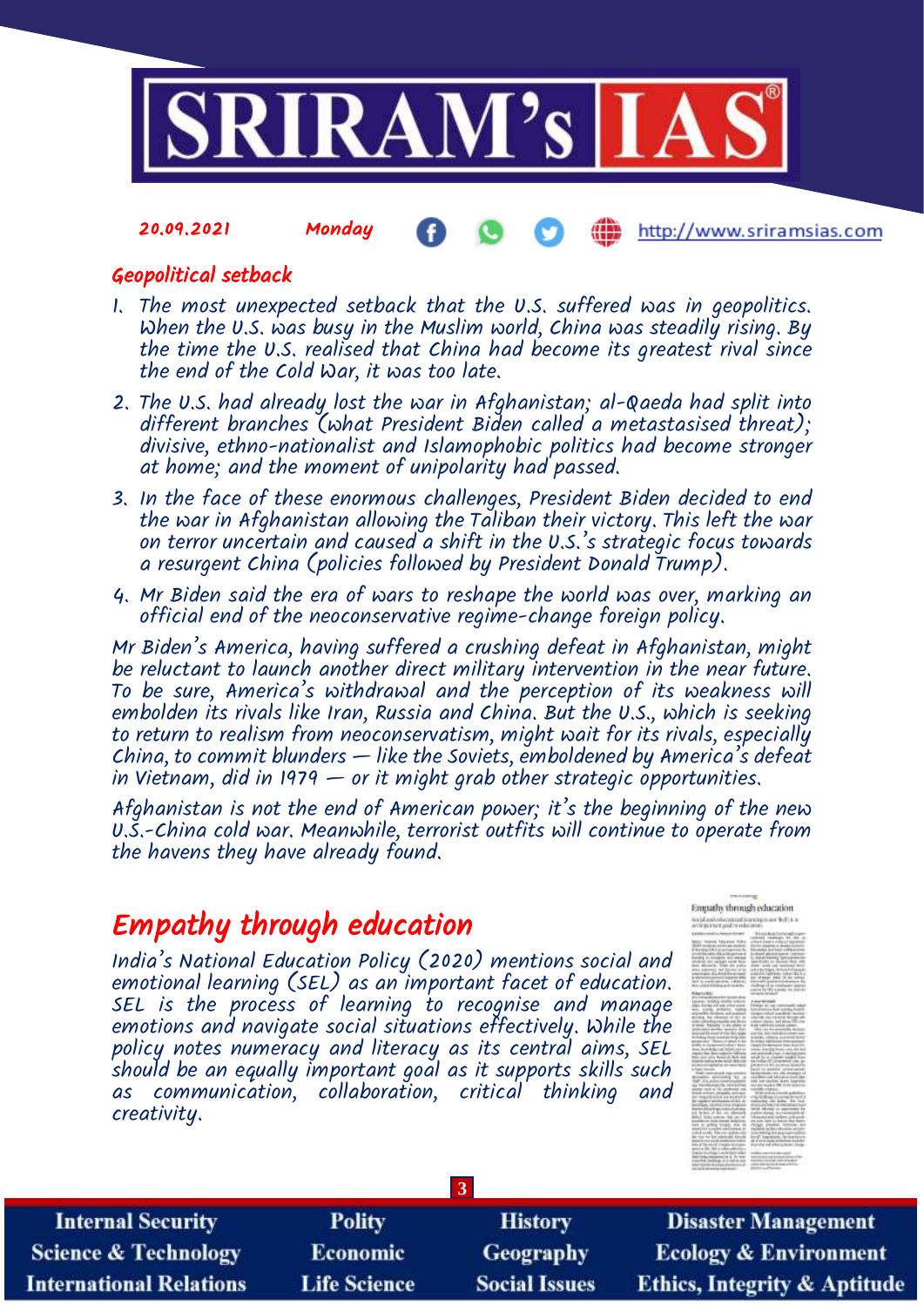

# What is SEL?

1. SEL is foundational for human development, building healthy<br>relationships, having relationships,<br>self and social awareness, solving problems, responsible decisions, and academic learning.

20.09.2021 Monday

- 2. Key elements of SEL cultivating empathy and theory of mind. 'Empathy' is the ability to understand another person's and be aware of why they might be feeling those emotions from their perspective.
- 3. 'Theory of mind' is the ability to understand



http://www.sriramsias.com

others' intentions, knowledge and beliefs and recognise that those might be different from your own. Research finds that students with greater social skills and emotional regulation are more likely to have success.

4. Despite its importance to life, SEL is often added as a chapter in a larger curriculum rather than being integrated in it. To overcome this challenge, it is vital to consider that the learning process is a social and emotional experience.

# Pandemic crisis and opportunity:

- 1. The pandemic has brought unprecedented challenges for SEL as school closures reduced opportunities for students to deepen social relationships and learn collaboratively in shared physical spaces.
- 2. Conversely, remote learning "gave parents the opportunity to discover their children's social and emotional lives," notes Jim Eagen, the head of

| <b>Internal Security</b>        | <b>Polity</b>       | <b>History</b>       | <b>Disaster Management</b>              |
|---------------------------------|---------------------|----------------------|-----------------------------------------|
| <b>Science &amp; Technology</b> | <b>Economic</b>     | Geography            | <b>Ecology &amp; Environment</b>        |
| <b>International Relations</b>  | <b>Life Science</b> | <b>Social Issues</b> | <b>Ethics, Integrity &amp; Aptitude</b> |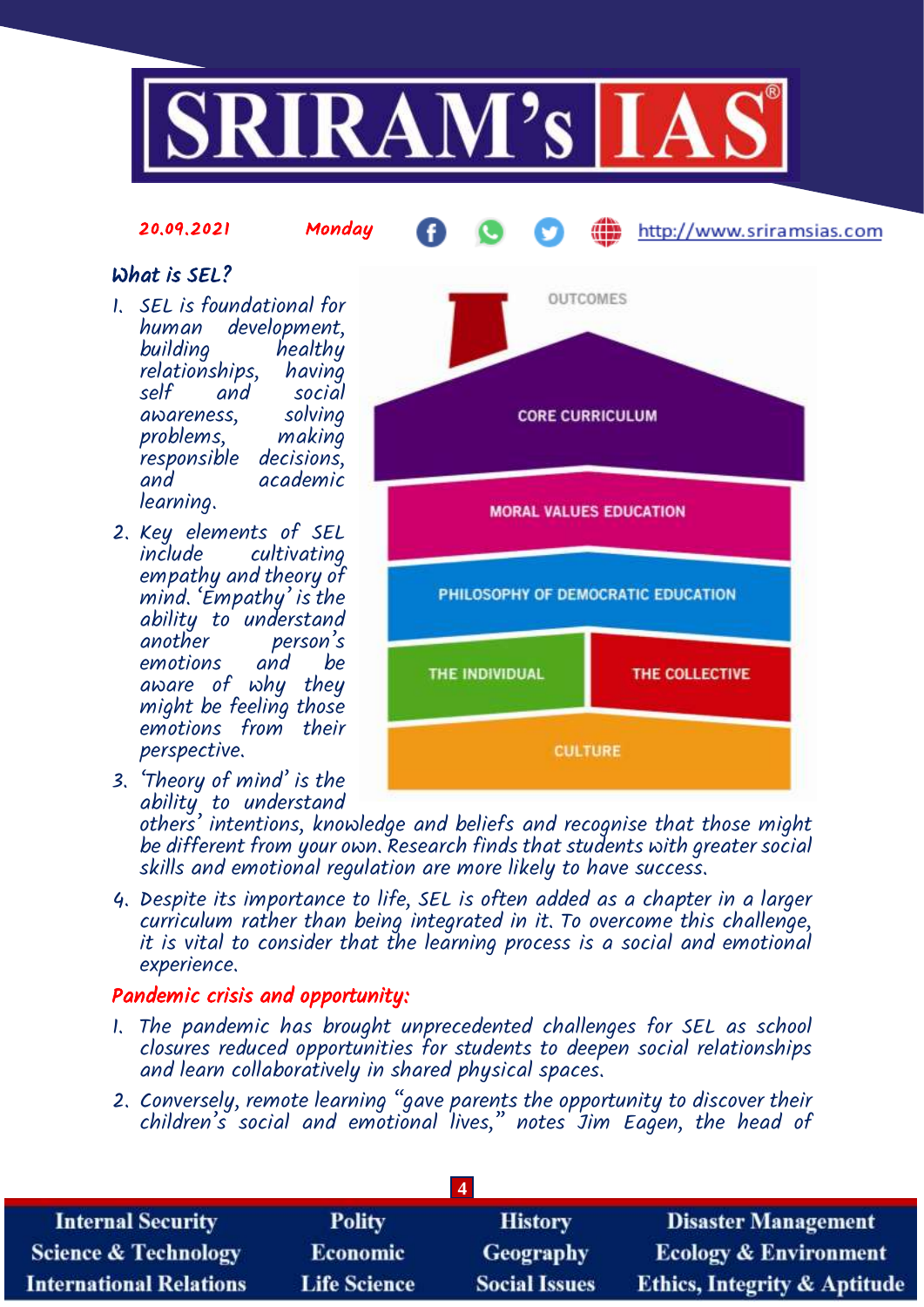

Synapse school in California, where SEL is a key strategic pillar of the school.

3. Even with parental involvement, the challenge of an inadequate support system for SEL remains.

# A way forward

- 1. Perhaps we can contextually adapt best practices from existing models. Synapse school seamlessly incorporates SEL into curricula through selfscience classes and places SEL centrally within the school culture
- 2. In reality, individuals from underprivileged backgrounds have faced immense learning losses over the last one and a half years.
- 3. A starting point would be to consider insights from the Indian SEL framework: one, application of SEL practices should be based on students' socioeconomic backgrounds; two, SEL strategies of caretakers and educators must align with one another; three, long-term success requires SEL to be based on scientific evidence.

While policies provide guidelines, a big challenge in moving forward is unlearning old habits. The lockdowns provided an unintended reset which afforded an opportunity for positive change. As a sustainable development goal outlines, policymakers now have to ensure that future changes prioritise "inclusive and equitable quality education and promote lifelong learning opportunities for all." Importantly, the onus lies on all of us to make individual contributions that will drive systemic change.

# Why India needs 'good' urbanisation

Covid reinforces that good urbanisation is our most powerful technology for poverty reduction

## Cities are a technology for poverty reduction

1. Cities are a technology for poverty reduction; New York City's GDP equals that of Russia with 6 per cent of the people and 0.00005 per cent of the land.



2. Covid has catalysed a naive or hypocritical romanticism of villages that believes cities are undesirable technology because of their hostility to

**5**

| <b>Internal Security</b>        | <b>Polity</b>       | <b>History</b>       | <b>Disaster Management</b>              |  |
|---------------------------------|---------------------|----------------------|-----------------------------------------|--|
| <b>Science &amp; Technology</b> | <b>Economic</b>     | Geography            | <b>Ecology &amp; Environment</b>        |  |
| <b>International Relations</b>  | <b>Life Science</b> | <b>Social Issues</b> | <b>Ethics, Integrity &amp; Aptitude</b> |  |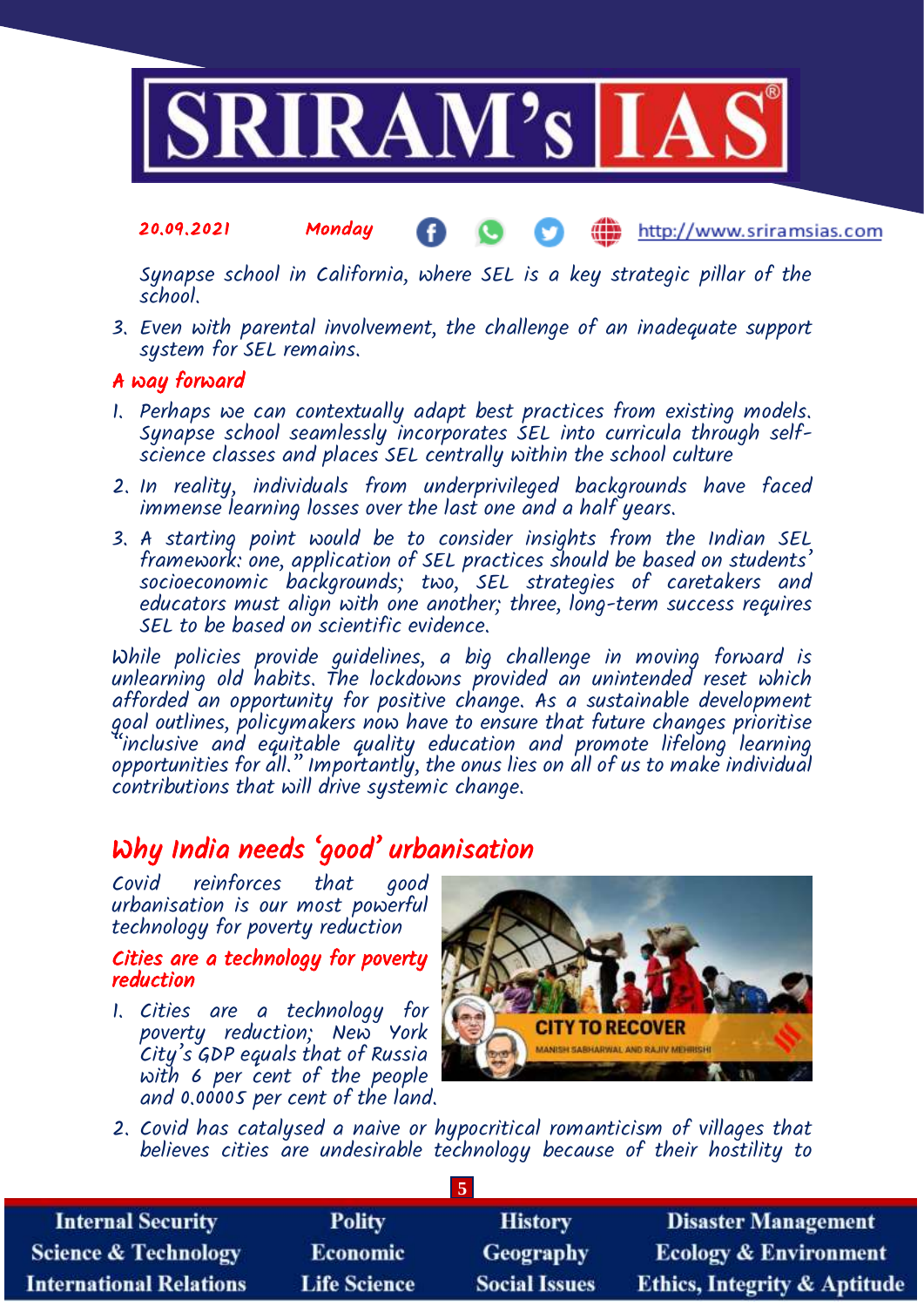

migrants, infection hotspot tendency, and diminished centrality to the future of work due to digitisation.

- 3. On the contrary: Covid is an opportunity to catalyse good urbanisation by empowering our cities with more power and funds.
- 4. Cutting back on urbanisation would hurt the three transitions  $-$  farm to non-farm, informal to formal, and school to work  $-$  that are raising per capita incomes. India's problem is not land (if we had Singapore's density all our people could fit into Kerala), labour or capital (we are the world's largest receiver of diaspora remittances and FDI).
- 5. Our challenge is the productivity upside of good urbanisation. And if 50 per cent of our population in rural areas generate only 18 per cent of the GDP, they are condemned to poverty.

# Drawbacks of urban governance:

The golden rule in government is those with the gold rule; the annual spend of our central government is about Rs 34 lakh crore and of 28 state governments is about Rs 40 lakh crore. But the 15th Finance Commission estimates our 2.5 lakh plus local government bodies only spend Rs 3.7 lakh crore annually. This apartheid has many reasons.

- 1. First is power; local government is curtailed by state government departments in water, power, schools, healthcare, etc (property tax collection would be 100 per cent if municipal bodies supplied water).
- 2. The second is independence only 13 per cent and 44 per cent of the budget of rural and urban bodies was raised themselves.
- 3. The third is structure  $-$  a Union ministry controlling finance and governance of the states would be unacceptable at the Centre but the Department of Local Self Government in the states has almost unlimited powers (suspension/removal of mayors and other elected representatives or supercession of elected local bodies is almost routine in most states).
- 4. Fourth, having separate central rural and urban ministries distorts policy. Finally, the lack of power and resources sets off a vicious cycle of decline because ambitious and talented individuals aren't attracted to city leadership.
- 5. But most Chinese premiers since 1978 apprenticed as mayors just like Jawaharlal Nehru, Sardar Patel, Rajendra Prasad and Chittaranjan Das did in 1924.

| <b>Internal Security</b>        | <b>Polity</b>       | <b>History</b>       | <b>Disaster Management</b>              |  |
|---------------------------------|---------------------|----------------------|-----------------------------------------|--|
| <b>Science &amp; Technology</b> | <b>Economic</b>     | Geography            | <b>Ecology &amp; Environment</b>        |  |
| <b>International Relations</b>  | <b>Life Science</b> | <b>Social Issues</b> | <b>Ethics, Integrity &amp; Aptitude</b> |  |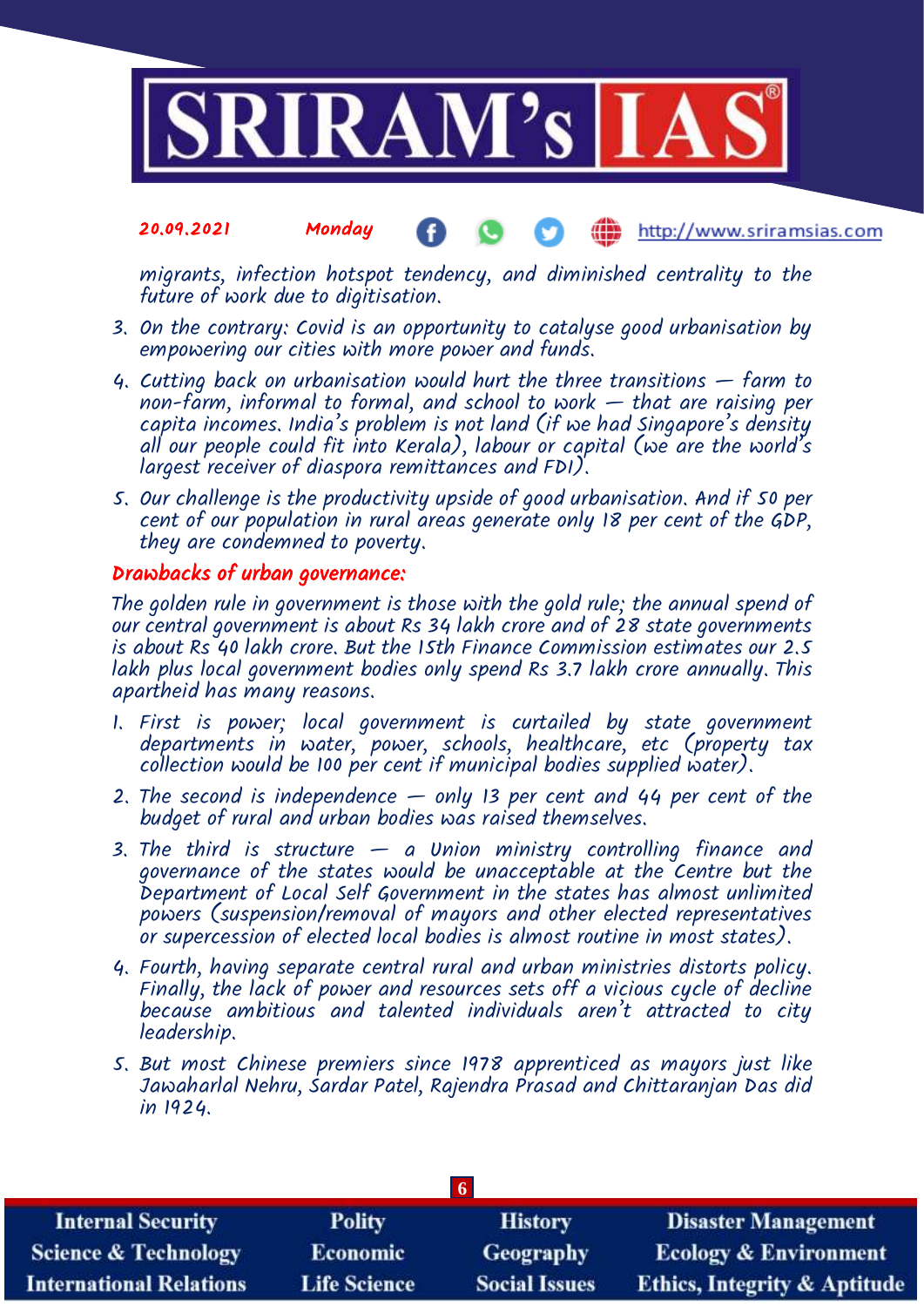

# A fundamental challenge to empowering the local governments:

- 1. India's local government challenge reflects what historians call path dependence; unlike others, our democracy didn't evolve bottom-up with local government rolling up into state governments that came together as a nation.
- 2. India inherited a nationally centralised structure (a must for a colonial power) and princely states (with legitimacy, structures and resources) got strong powers in the constitution.
- 3. Consequently, empowering local governments has been seen as a "favour" that involves "sacrifice", and city leadership is either unelected with power (bureaucrats) or elected with limited power and unreasonable conditions (candidates are only eligible for one term in 30 years because of the sixcategory reservation-by-rotation policy for SC man, SC woman, ST man, ST woman, General man, General woman).

## Need of Urban areas:

- 1. Urbanisation gets a bad name in rich and poor countries because megacities  $-$  10 million-plus populations  $-$  are unpleasant places to live for people who are not rich or powerful.
- 2. Twenty-six of the world's 33 megacities are in developing countries because their rural areas lack rule of law, infrastructure and productive commerce.
- 3. Migrants that left our cities during the first lockdown last year are back because they were not running towards cities, but running away from subscale economic wastelands — estimates suggest that 2 lakh of our 6 lakh villages have less than 200 people.
- 4. But there is no denying that even our non-megacities have inadequate planning, non-scalable infrastructure, unaffordable housing, and poor public transport.

# Why does India need Good urbanisation?

- 1. Good urbanisation is also crucial to delivering economic justice for women, children and Dalits. Poor quality urbanisation has meant men-only migration, leaving the women with all the hard labour of farm work, raising the children, and looking after in-laws, while having virtually no recourse to health services, or to even emotional support of the spouse.
- 2. Village children going to abysmal-quality government schools without bilingual possibilities places them at a disadvantage in English-dominated entrance tests for professional courses and civil services.

| <b>Internal Security</b>        | <b>Polity</b>       | <b>History</b>       | <b>Disaster Management</b>              |
|---------------------------------|---------------------|----------------------|-----------------------------------------|
| <b>Science &amp; Technology</b> | <b>Economic</b>     | Geography            | <b>Ecology &amp; Environment</b>        |
| <b>International Relations</b>  | <b>Life Science</b> | <b>Social Issues</b> | <b>Ethics, Integrity &amp; Aptitude</b> |